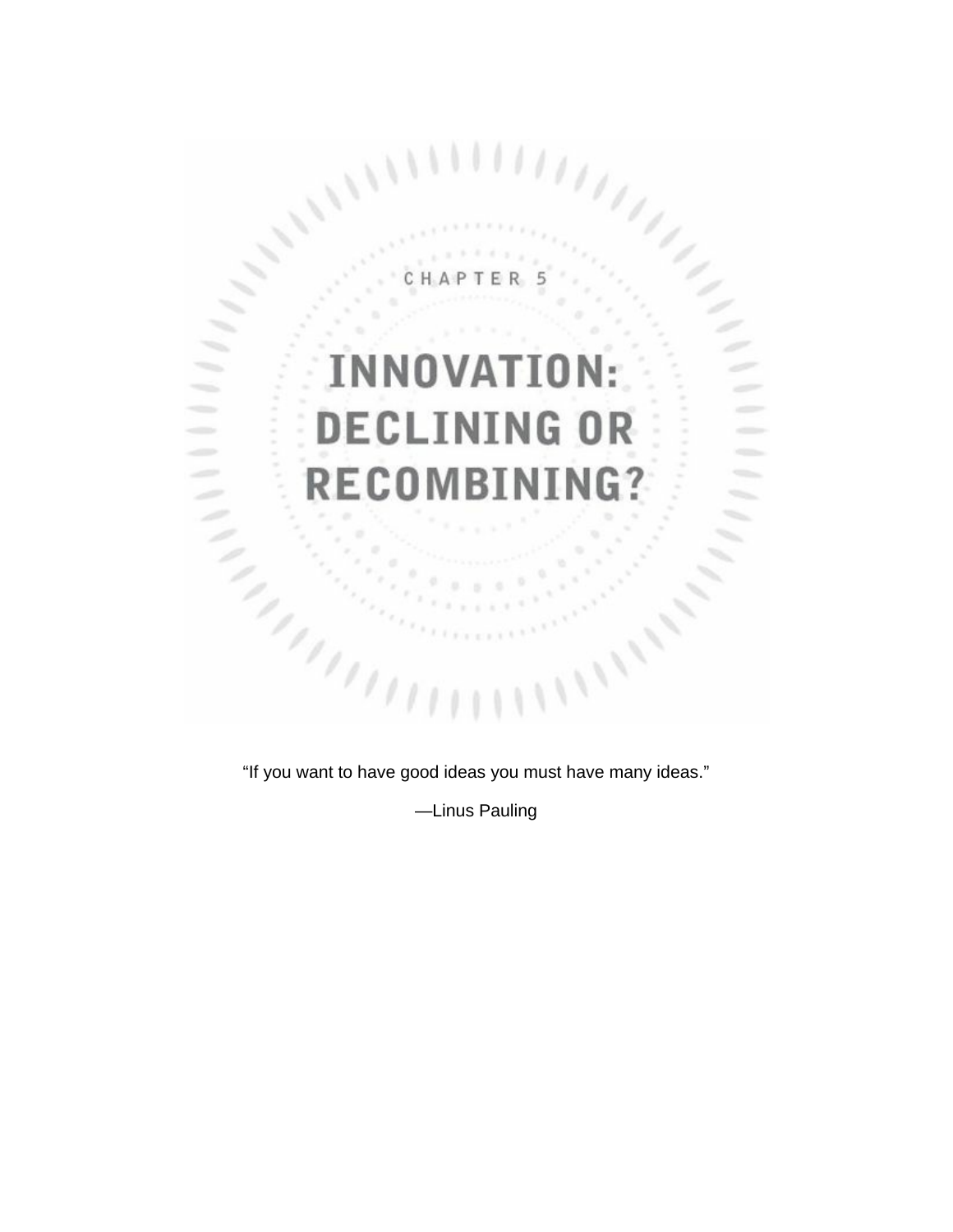EVERYONE AGREES THAT IT would be troubling news if America's rate of innovation were to decrease. But we can't seem to agree at all about whether this is actually happening.

We care about innovation so much not simply because we like new stuff, although we certainly do. As the novelist William Makepeace Thackeray observed, "Novelty has charms that our mind can hardly withstand." 1 Some of us can hardly withstand the allure of new gadgets; others are charmed by the latest fashion styles or places to see and be seen. From an economist's perspective, satisfying these desires is great—taking care of consumer demand is usually seen as a good thing. But innovation is also the most important force that makes our society wealthier.

# **Why Innovation is (Almost) Everything**

Paul Krugman speaks for many, if not most, economists when he says, "Productivity isn't everything, but in the long run it is almost everything." Why? Because, he explains, "A country's ability to improve its standard of living over time depends almost entirely on its ability to raise its output per worker"—in other words, the number of hours of labor it takes to produce everything, from automobiles to zippers, that we produce.<sup>2</sup> Most countries don't have extensive mineral wealth or oil reserves, and thus can't get rich by exporting them.[\\*](#page-14-0) So the only viable way for societies to become wealthier to improve the standard of living available to its people—is for their companies and workers to keep getting more output from the same number of inputs, in other words more goods and services from the same number of people.

<span id="page-1-0"></span>Innovation is how this productivity growth happens. Economists love to argue with one another, but there's great consensus among them about the fundamental importance of innovation for growth and prosperity. Most in the profession would agree with Joseph Schumpeter, the topic's great scholar, who wrote that, "Innovation is the outstanding fact in the economic history of capitalist society . . . and also it is largely responsible for most of what we would at first sight attribute to other factors."<sup>3</sup> It is here that the consensus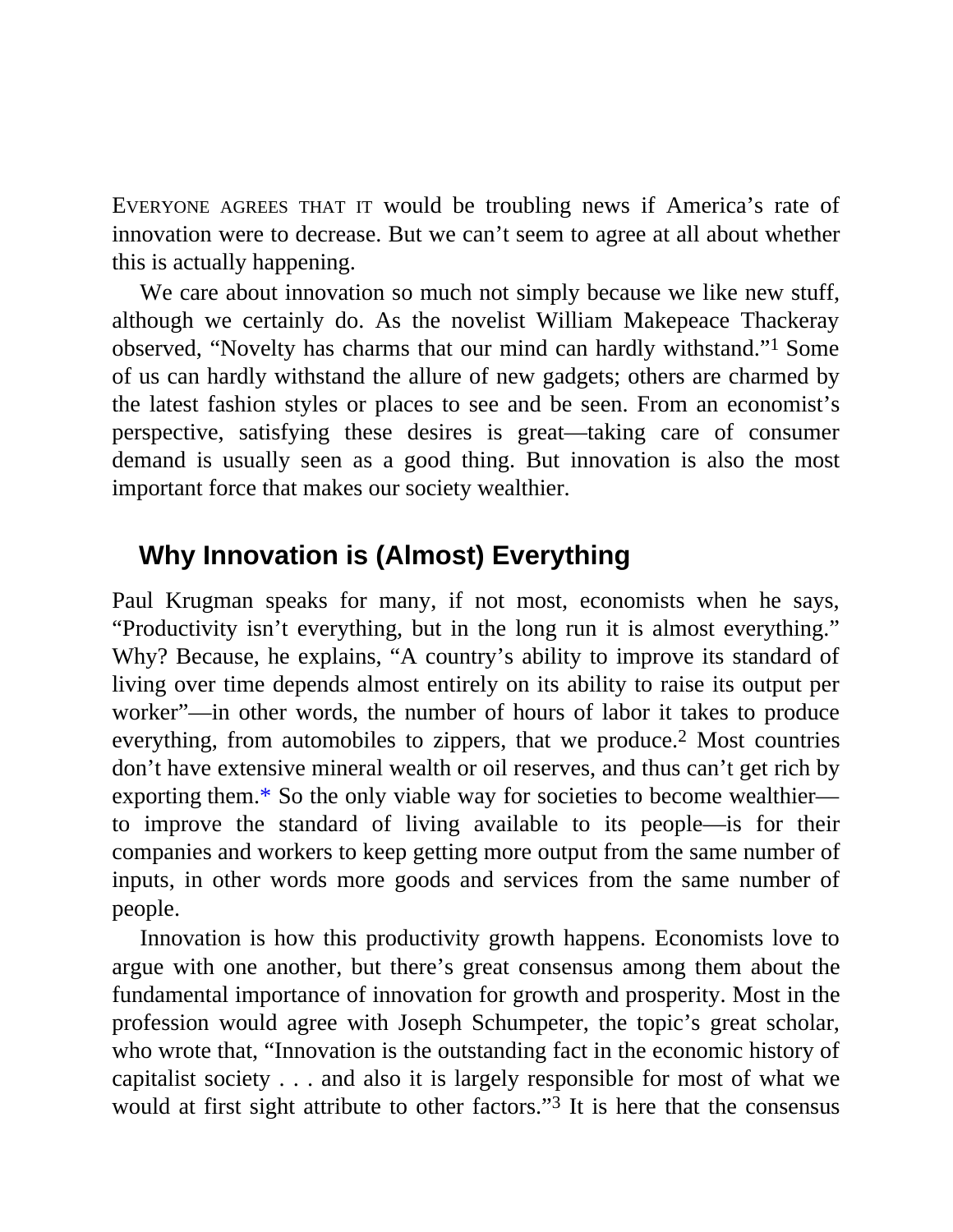ends. How much of this "outstanding fact" is taking place right now, and whether it's on an upward or downward trend, is a matter of great dispute.

#### **Why We Should Be Worried: Innovations Get Used Up**

Economist Bob Gordon, one of the most thoughtful, thorough, and widely respected researchers of productivity and economic growth, recently completed a major study of how the American standard of living has changed over the past 150 years. His work left him convinced that innovation is slowing down.

Gordon emphasizes—as do we—the role of new technologies in driving economic growth. And like us, he's impressed by the productive power unleashed by the steam engine and the other technologies of the Industrial Revolution. According to Gordon, it was the first truly significant event in the economic history of the world. As he writes, "there was almost no economic growth for four centuries and probably for the previous millennium" prior to 1750, or roughly when the Industrial Revolution started.4 As we saw in the first chapter, human population growth and social development were very nearly flat until the steam engine came along. Unsurprisingly, it turns out that economic growth was, too.

As Gordon shows, however, once this growth got started it stayed on a sharp upward trajectory for two hundred years. This was due not only to the original Industrial Revolution, but also to a second one, it too reliant on technological innovation. Three novelties were central here: electricity, the internal combustion engine, and indoor plumbing with running water, all of which came onto the scene between 1870 and 1900.

The 'great inventions' of this second industrial revolution, in Gordon's estimation, "were so important and far-reaching that they took a full 100 years to have their main effect." But once that effect had been realized, a new problem emerged. Growth stalled out, and even began to decline. At the risk of being flippant, when the steam engine ran out of steam, the internal combustion engine was there to replace it. But once the internal combustion engine ran out of fuel, we weren't left with much. To use Gordon's words,

The growth of productivity (output per hour) slowed markedly after 1970. While puzzling at the time, it seems increasingly clear that the one-time-only benefits of the Great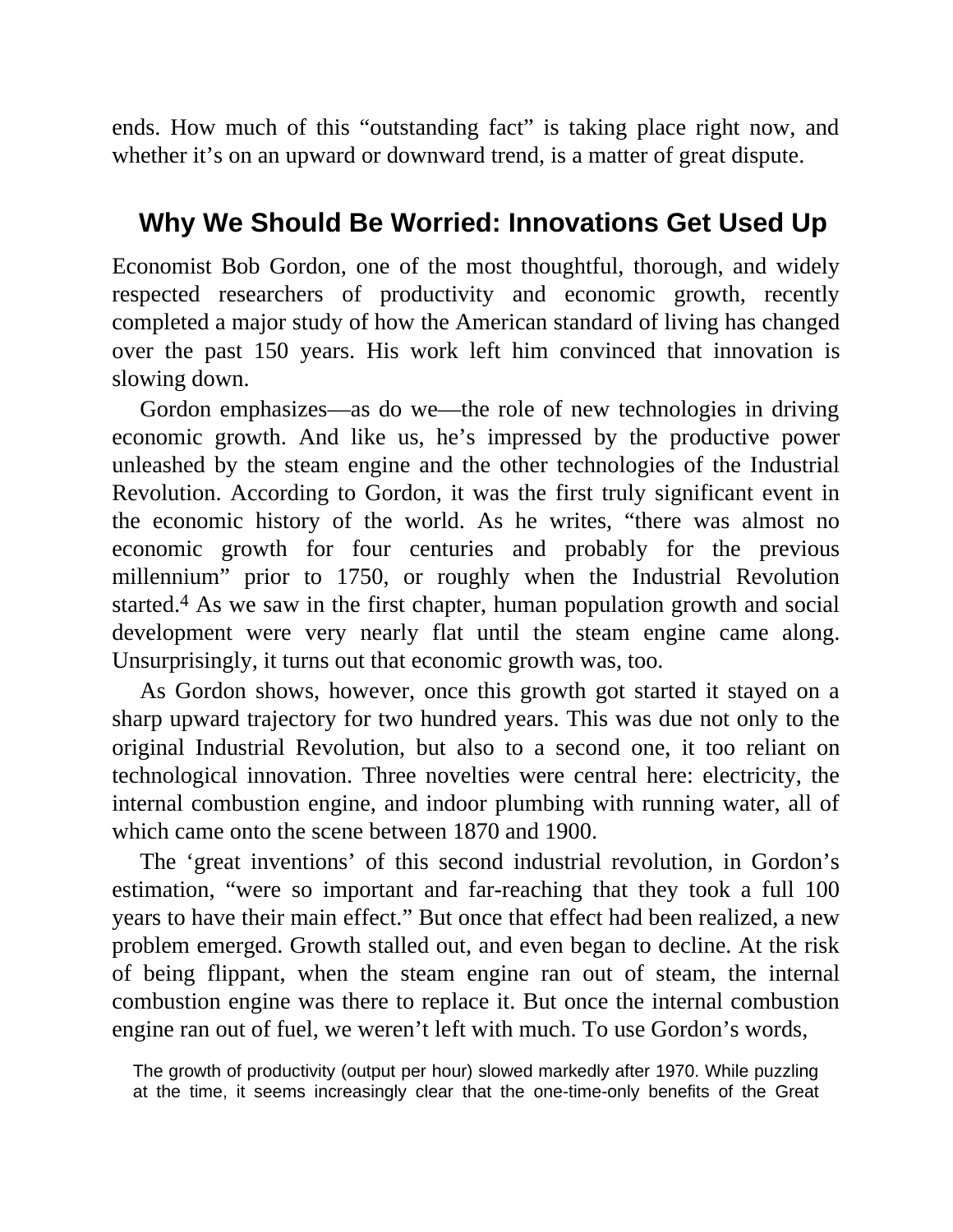Inventions and their spin-offs had occurred and could not happen again. . . . All that remained after 1970 were second-round improvements, such as developing short-haul regional jets, extending the original interstate highway network with suburban ring roads, and converting residential America from window unit air conditioners to central air conditioning.5

Gordon is far from alone in this view. In his 2011 book *The Great Stagnation*, economist Tyler Cowen is definitive about the source of America's economic woes:

We are failing to understand why we are failing. All of these problems have a single, little noticed root cause: We have been living off low-hanging fruit for at least three hundred years. . . . Yet during the last forty years, that low-hanging fruit started disappearing, and we started pretending it was still there. We have failed to recognize that we are at a technological plateau and the trees are more bare than we would like to think.6

### **General Purpose Technologies: The Ones That Really Matter**

Clearly, Gordon and Cowen see the invention of powerful technologies as central to economic progress. Indeed, there's broad agreement among economic historians that some technologies are significant enough to accelerate the normal march of economic progress. To do this, they have to spread throughout many, if not most, industries; they can't remain in just one. The cotton gin, for example, was unquestionably important within the textile sector at the start of the nineteenth century, but pretty insignificant outside of it[.\\*](#page-14-1)

<span id="page-3-0"></span>The steam engine and electrical power, by contrast, quickly spread just about everywhere. The steam engine didn't just massively increase the amount of power available to factories and free them from the need to be located near a stream or river to power the water wheel; it also revolutionized land travel by enabling railroads and sea travel via the steamship. Electricity gave a further boost to manufacturing by enabling individually powered machines. It also lit factories, office buildings, and warehouses and led to further innovations like air conditioning, which made previously sweltering workplaces pleasant.

With their typical verbal flair, economists call innovations like steam power and electricity *general purpose technologies* (GPTs). Economic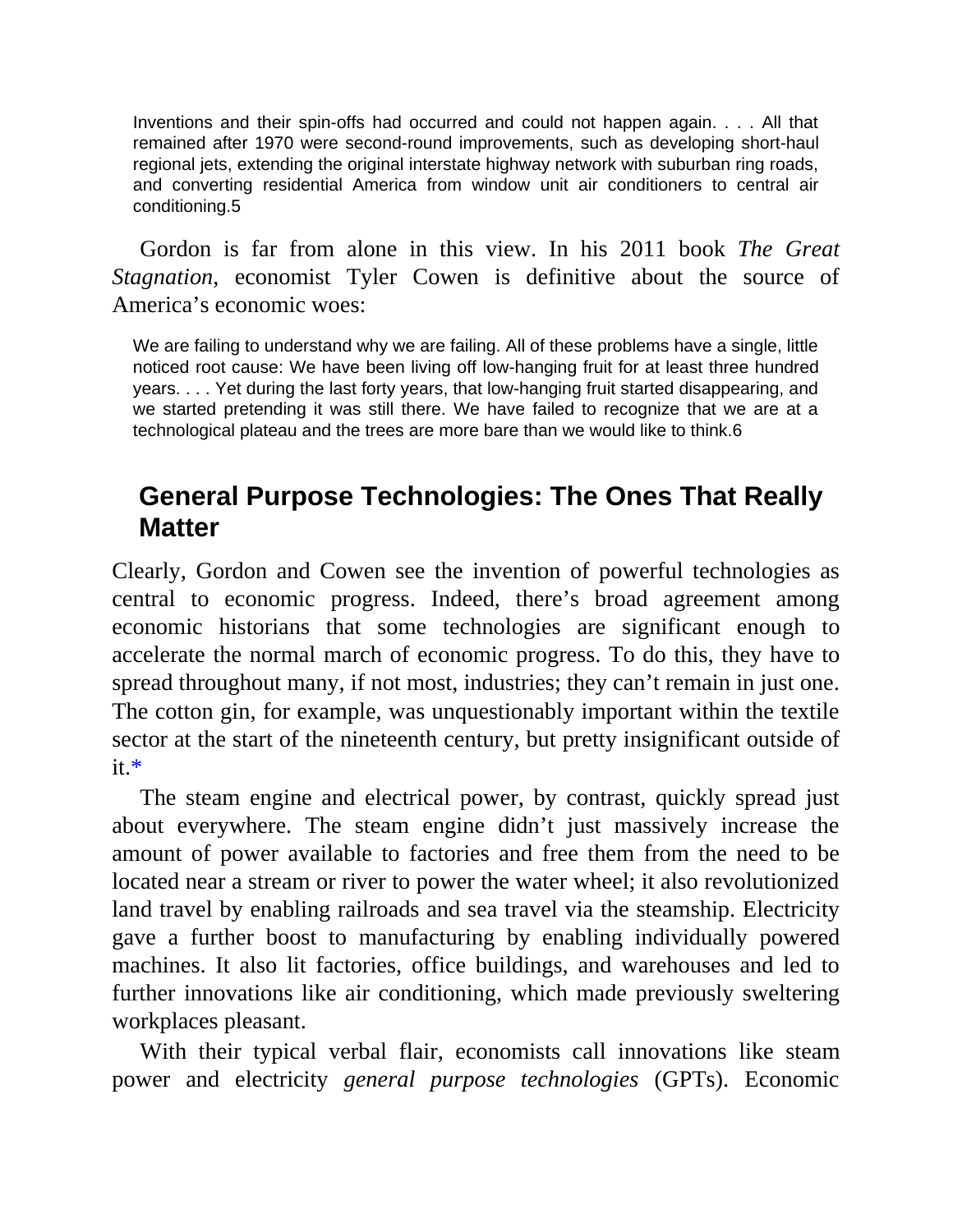historian Gavin Wright offers a concise definition: "deep new ideas or techniques that have the potential for important impacts on many sectors of the economy." 7 "Impacts" here mean significant boosts to output due to large productivity gains. GPTs are important because they are economically significant—they interrupt and accelerate the normal march of economic progress.

In addition to agreeing on their importance, scholars have also come to a consensus on how to recognize GPTs: they should be pervasive, improving over time, and able to spawn new innovations. $8$  The preceding chapters have built a case that digital technologies meet all three of these requirements. They improve along a Moore's Law trajectory, are used in every industry in the world, and lead to innovations like autonomous cars and nonhuman *Jeopardy!* champions. Are we alone in thinking that information and communication technology (ICT) belongs in the same category as steam and electricity? Are we the only ones who think, in short, that ICT is a GPT?

Absolutely not. Most economic historians concur with the assessment that ICT meets all of the criteria given above, and so should join the club of general purpose technologies. In fact, in a list of all the candidates for this classification compiled by the economist Alexander Field, only steam power got more votes than ICT, which was tied with electricity as the second most commonly accepted GPT.9

If we are all in agreement, then why the debate over whether ICTs are ushering in a new golden age of innovation and growth? Because, the argument goes, their economic benefits have already been captured and now most new 'innovation' involves entertaining ourselves inexpensively online. According to Robert Gordon:

The first industrial robot was introduced by General Motors in 1961. Telephone operators went away in the 1960s. . . . Airline reservations systems came in the 1970s, and by 1980 bar-code scanners and cash machines were spreading through the retail and banking industries. . . . The first personal computers arrived in the early 1980s with their word processing, word wrap, and spreadsheets. . . . More recent and thus more familiar was the rapid development of the web and e-commerce after 1995, a process largely completed by 2005.10

At present, says Cowen, "The gains of the Internet are very real and I am here to praise them, not damn them. . . . Still, the overall picture is this: We are having more fun, in part because of the Internet. We are also having more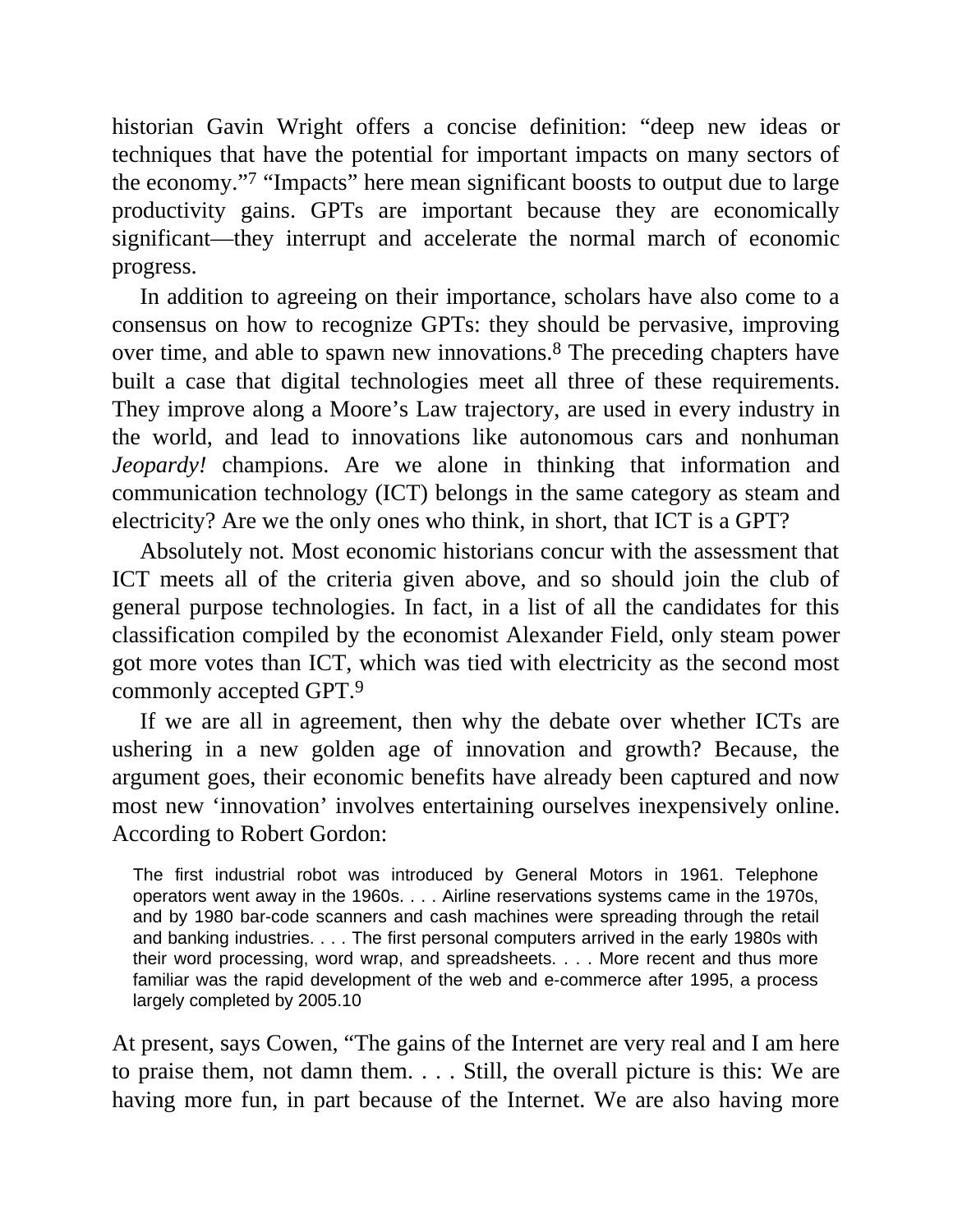cheap fun. [But] we are coming up short on the revenue side, so it is harder to pay our debts, whether individuals, businesses, or governments."<sup>11</sup> Twentyfirst century ICT, in short, is failing the prime test of being economically significant.

## **Why We Shouldn't Be Worried: Innovations Don't Get Used Up**

For any good scientist, of course, data are the ultimate decider of hypotheses. So what do the data say here? Do the productivity numbers back up this pessimistic view of the power of digitization? We'll get to the data in chapter 7. First, though, we want to present a very different view of how innovation works—an alternative to the notion that innovations get 'used up.'

Gordon writes that "it is useful to think of the innovative process as a series of discrete inventions followed by incremental improvements which ultimately tap the full potential of the initial invention." 12 This seems sensible enough. An invention like the steam engine or computer comes along and we reap economic benefits from it. Those benefits start small while the technology is immature and not widely used, grow to be quite big as the GPT improves and propagates, then taper off as the improvement—and especially the propagation—die down. When multiple GPTs appear at the same time, or in a steady sequence, we sustain high rates of growth over a long period. But if there's a big gap between major innovations, economic growth will eventually peter out. We'll call this the 'innovation-as-fruit' view of things, in honor of Tyler Cowen's imagery of all the low-hanging fruit being picked. In this perspective, coming up with an innovation is like growing fruit, and exploiting an innovation is like eating the fruit over time.

Another school of thought, though, holds that the true work of innovation is not coming up with something big and new, but instead recombining things that already exist. And the more closely we look at how major steps forward in our knowledge and ability to accomplish things have actually occurred, the more this recombinant view makes sense. For example, it's exactly how at least one Nobel Prize–winning innovation came about.

Kary Mullis won the 1993 Nobel Prize in Chemistry for the development of the polymerase chain reaction (PCR), a now ubiquitous technique for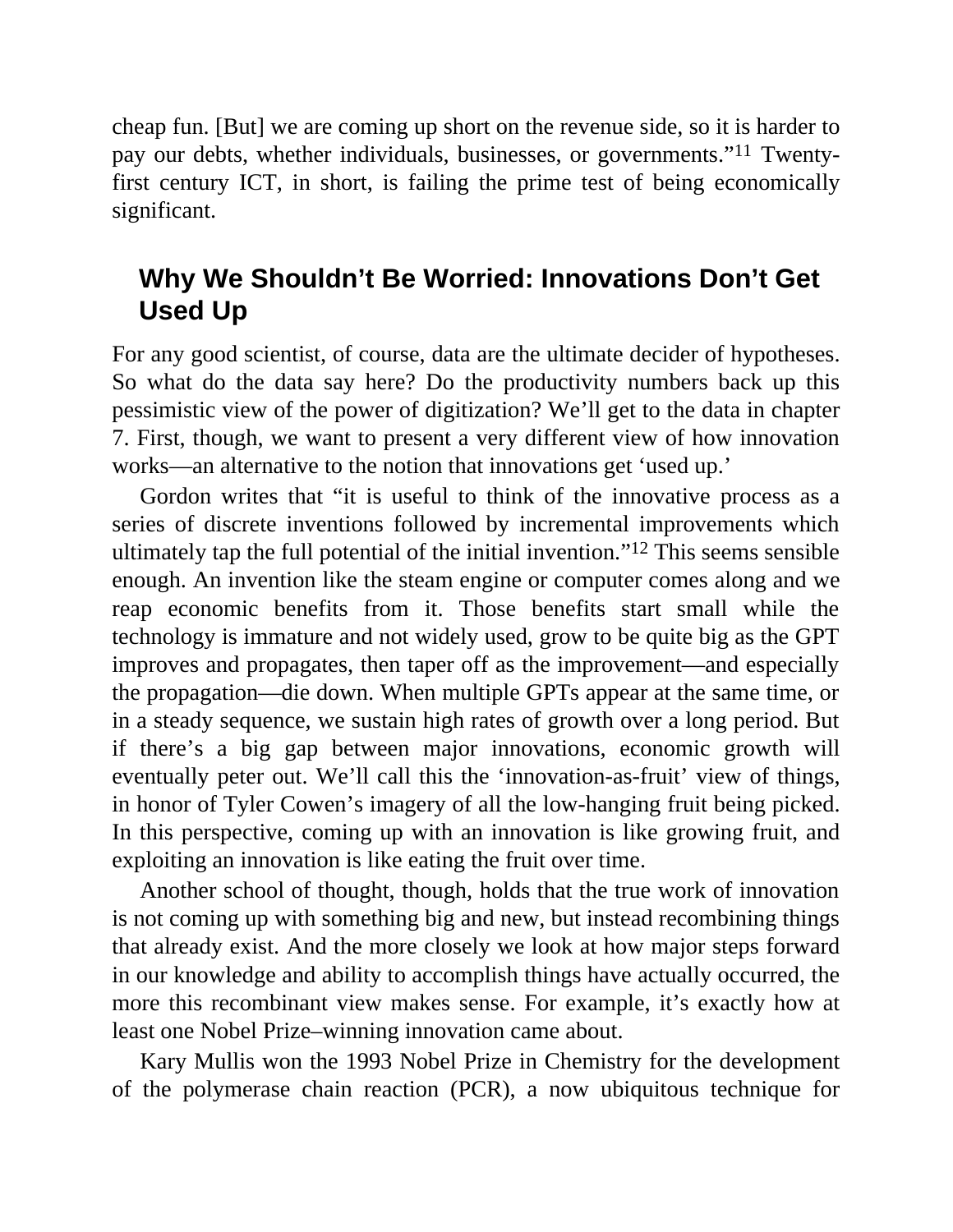replicating DNA sequences. When the idea first came to him on a nighttime drive in California, though, he almost dismissed it out of hand. As he recounted in his Nobel Award speech, "Somehow, I thought, it had to be an illusion. . . . It was too easy. . . . There was not a single unknown in the scheme. Every step involved had been done already."<sup>13</sup> "All" Mullis did was recombine well-understood techniques in biochemistry to generate a new one. And yet it's obvious Mullis's recombination is an enormously valuable one.

After examining many examples of invention, innovation, and technological progress, complexity scholar Brian Arthur became convinced that stories like the invention of PCR are the rule, not the exception. As he summarizes in his book *The Nature of Technology*, "To invent something is to find it in what previously exists." 14 Economist Paul Romer has argued forcefully in favor of this view, the so-called 'new growth theory' within economics, in order to distinguish it from perspectives like Gordon's. Romer's inherently optimistic theory stresses the importance of recombinant innovation. As he writes:

Economic growth occurs whenever people take resources and rearrange them in ways that make them more valuable. . . . Every generation has perceived the limits to growth that finite resources and undesirable side effects would pose if no new . . . ideas were discovered. And every generation has underestimated the potential for finding new . . . ideas. We consistently fail to grasp how many ideas remain to be discovered. . . . Possibilities do not merely add up; they multiply.15

Romer also makes a vital point about a particularly important category of idea, which he calls "meta-ideas":

Perhaps the most important ideas of all are meta-ideas—ideas about how to support the production and transmission of other ideas. . . . There are . . . two safe predictions. First, the country that takes the lead in the twenty-first century will be the one that implements an innovation that more effectively supports the production of new ideas in the private sector. Second, new meta-ideas of this kind will be found.16

## **Digital Technologies: The Most General Purpose of All**

Gordon and Cowen are world-class economists, but they're not giving digital technologies their due. The next great meta-idea, invoked by Romer, has already been found: it can be seen in the new communities of minds and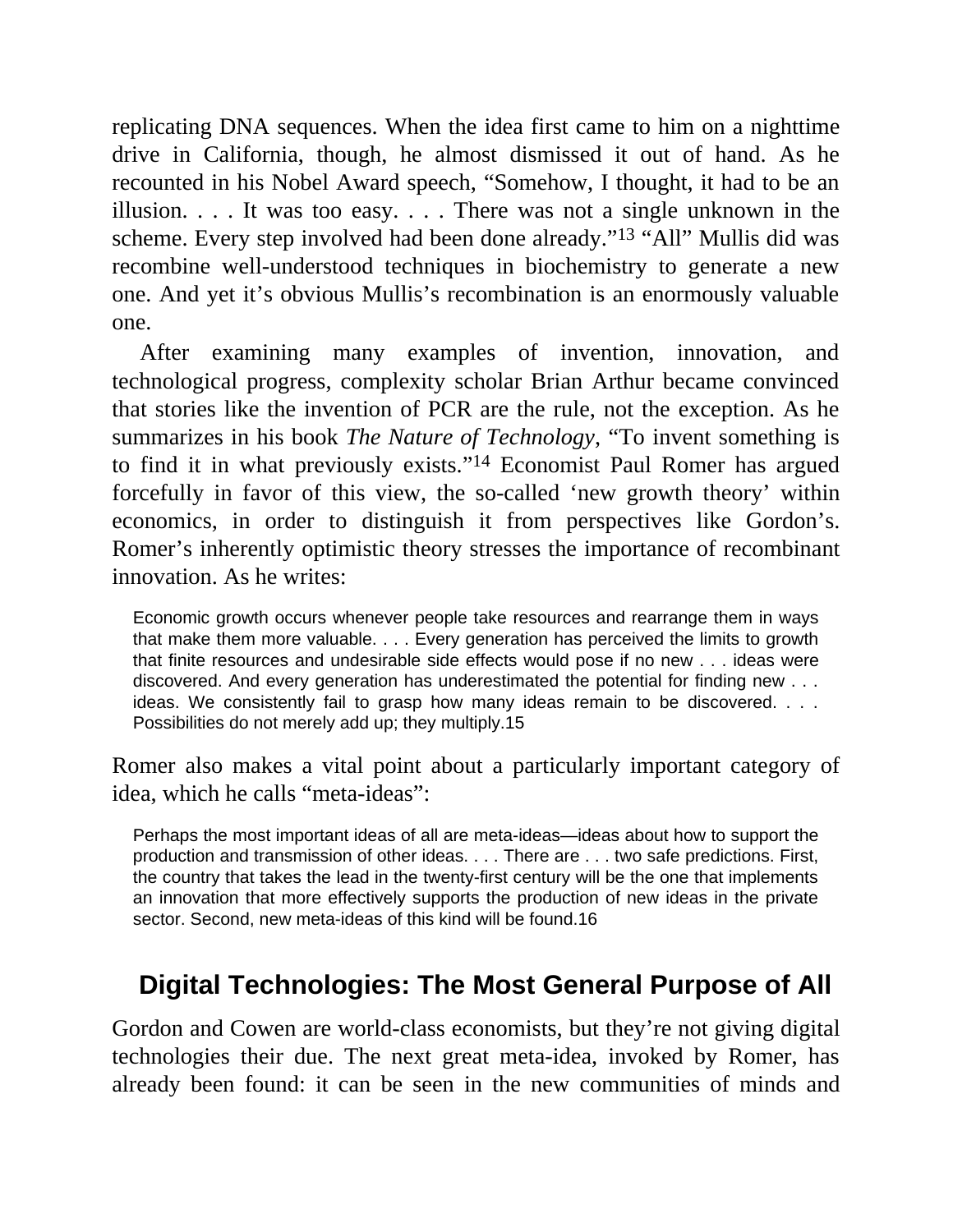machines made possible by networked digital devices running an astonishing variety of software. The GPT of ICT has given birth to radically new ways to combine and recombine ideas. Like language, printing, the library, or universal education, the global digital network fosters recombinant innovation. We can mix and remix ideas, both old and recent, in ways we never could before. Let's look at a few examples.

Google's Chauffeur project gives new life to an earlier GPT: the internal combustion engine. When an everyday car is equipped with a fast computer and a bunch of sensors (all of which get cheaper according to Moore's Law) and a huge amount of map and street information (available thanks to the digitization of everything) it becomes an autopiloted vehicle straight out of science fiction. While we humans are still the ones doing the driving, innovations like Waze will help us get around more quickly and ease traffic jams. Waze is a recombination of a location sensor, data transmission device (that is, a phone), GPS system, and social network. The team at Waze invented none of these technologies; they just put them together in a new way. Moore's Law made all involved devices cheap enough, and digitization made all necessary data available to facilitate the Waze system.

The Web itself is a pretty straightforward combination of the Internet's much older TCP/IP data transmission network; a markup language called HTML that specified how text, pictures, and so on should be laid out; and a simple PC application called a 'browser' to display the results. None of these elements was particularly novel. Their combination was revolutionary.

Facebook has built on the Web infrastructure by allowing people to digitize their social network and put media online without having to learn HTML. Whether or not this was an intellectually profound combination of technological capabilities, it was a popular and economically significantly one—by July 2013, the company was valued at over \$60 billion.17 When photo sharing became one of the most popular activities on Facebook, Kevin Systrom and Mike Krieger decided to build a smartphone application that mimicked this capability, combining it with the option to modify a photo's appearance with digital filters. This seems like a minor innovation, especially since Facebook already had enabled mobile photo sharing in 2010 when Systrom and Krieger started their project. However, the application they built, called Instagram, attracted more than 30 million users by the spring of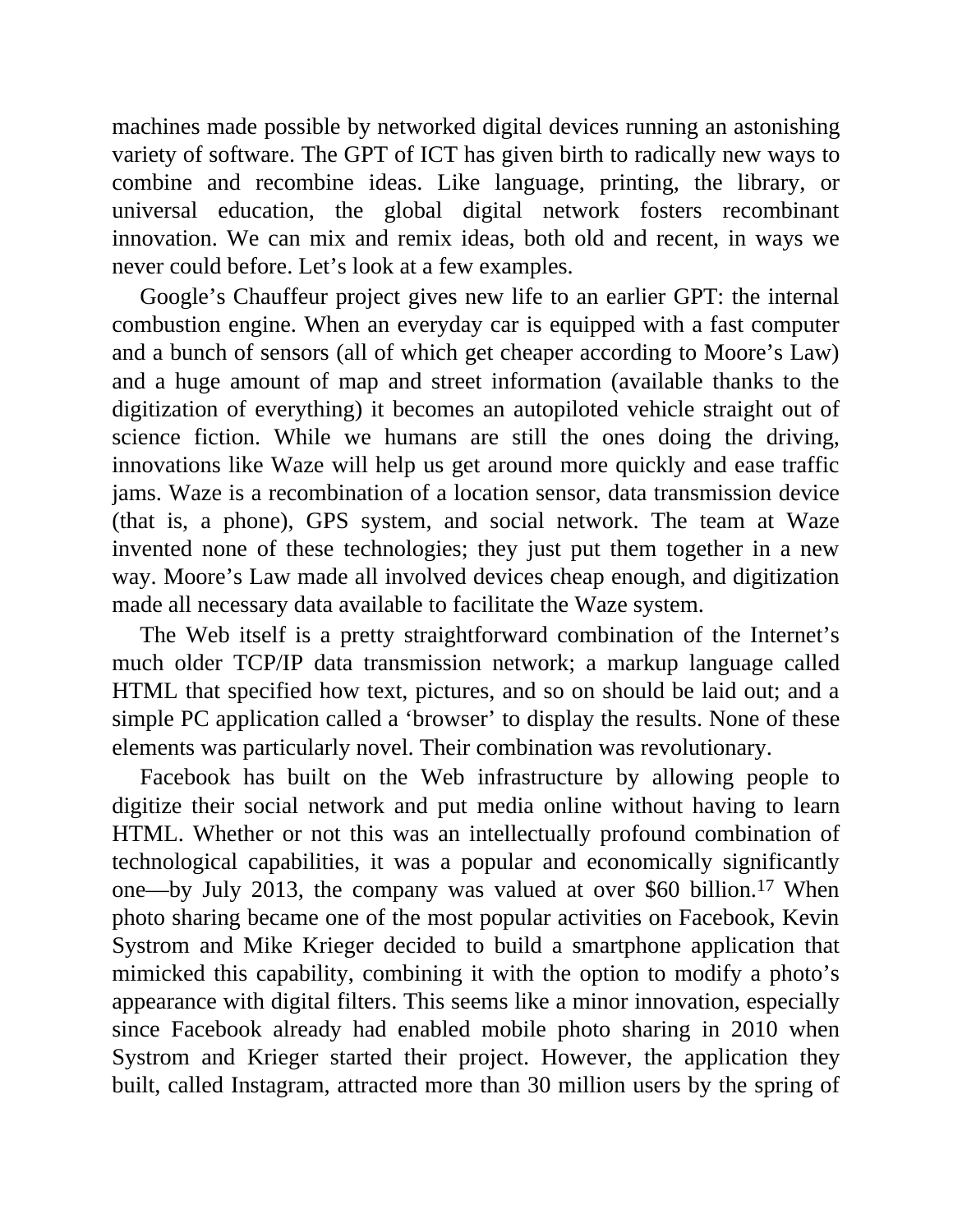2012, users who had collectively uploaded more than 100 million photographs. Facebook acquired Instagram for approximately \$1 billion in April of 2012.

This progression drives home the point that digital innovation is recombinant innovation in its purest form. Each development becomes a building block for future innovations. Progress doesn't run out; it accumulates. And the digital world doesn't respect any boundaries. It extends into the physical one, leading to cars and planes that drive themselves, printers that make parts, and so on. Moore's Law makes computing devices and sensors exponentially cheaper over time, enabling them to be built economically into more and more gear, from doorknobs to greeting cards. Digitization makes available massive bodies of data relevant to almost any situation, and this information can be infinitely reproduced and reused because it is non-rival. As a result of these two forces, the number of potentially valuable building blocks is exploding around the world, and the possibilities are multiplying as never before. We'll call this the 'innovationas-building-block' view of the world; it's the one held by Arthur, Romer, and the two of us. From this perspective, unlike in the innovation-as-fruit view, building blocks don't ever get eaten or otherwise used up. In fact, they increase the opportunities for future recombinations.

#### **Limits to Recombinant Growth**

If this recombinant view of innovation is correct, then a problem looms: as the number of building blocks explodes, the main difficulty is knowing which combinations of them will be valuable. In his paper "Recombinant Growth," the economist Martin Weitzman developed a mathematical model of new growth theory in which the 'fixed factors' in an economy—machine tools, trucks, laboratories, and so on—are augmented over time by pieces of knowledge that he calls 'seed ideas,' and knowledge itself increases over time as previous seed ideas are recombined into new ones.18 This is an innovationas-building-block view of the world, where both the knowledge pieces and the seed ideas can be combined and recombined over time.

This model has a fascinating result: because combinatorial possibilities explode so quickly there is soon a virtually infinite number of potentially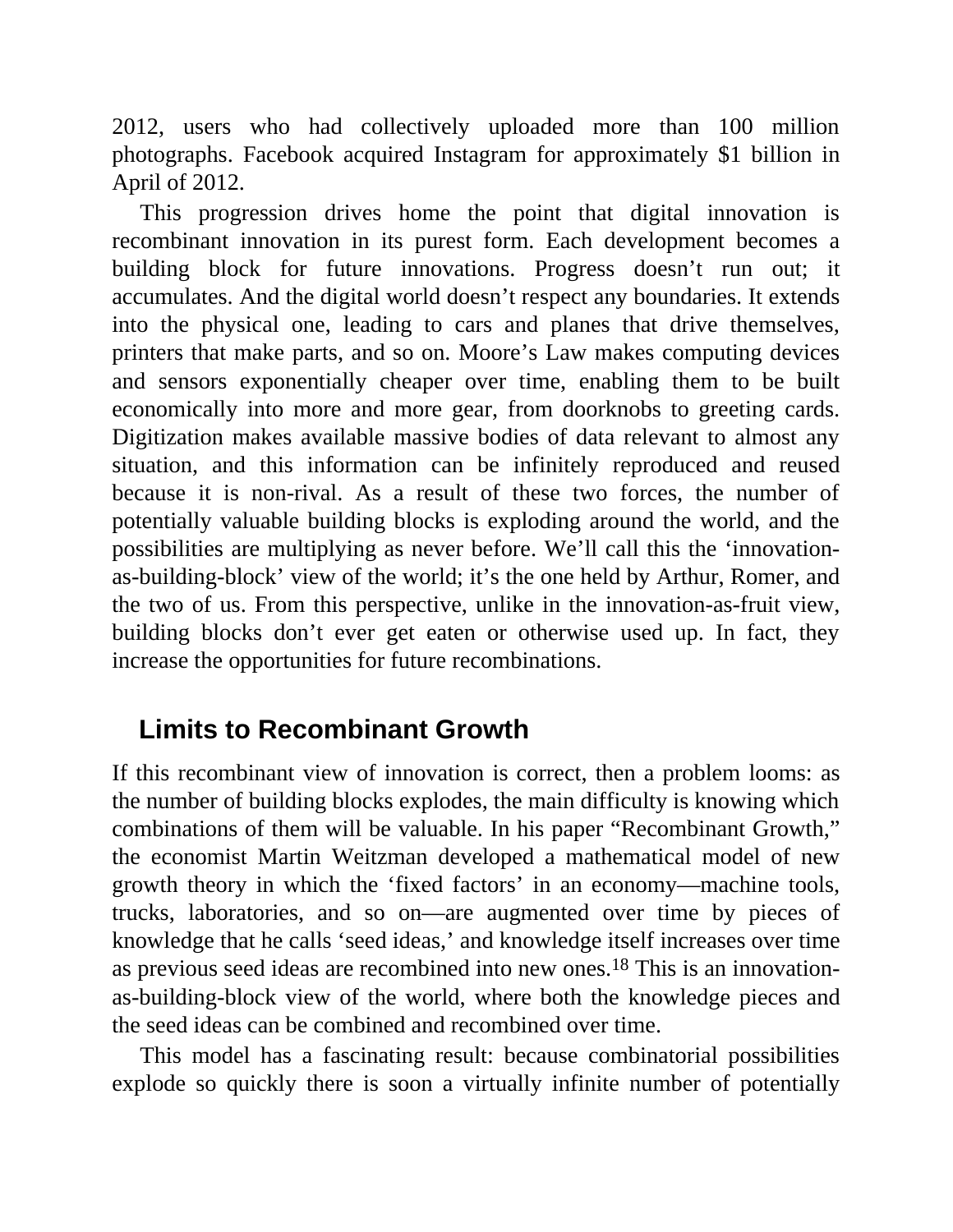valuable recombinations of the existing knowledge pieces[.\\*](#page-14-2) The constraint on the economy's growth then becomes its ability to go through all these potential recombinations to find the truly valuable ones.

<span id="page-9-0"></span>As Weitzman writes,

In such a world the core of economic life could appear increasingly to be centered on the more and more intensive processing of ever-greater numbers of new seed ideas into workable innovations. . . . In the early stages of development, growth is constrained by number of potential new ideas, but later on it is constrained only by the ability to process them.19

Gordon asks the provocative question, "Is growth over?" We'll respond on behalf of Weitzman, Romer, and the other new growth theorists with "Not a chance. It's just being held back by our inability to process all the new ideas fast enough."

# **What This Problem Needs Are More Eyeballs and Bigger Computers**

If this response is at least somewhat accurate—if it captures something about how innovation and economic growth work in the real world—then the best way to accelerate progress is to increase our capacity to test out new combinations of ideas. One excellent way to do this is to involve more people in this testing process, and digital technologies are making it possible for ever more people to participate. We're interlinked by global ICT, and we have affordable access to masses of data and vast computing power. Today's digital environment, in short, is a playground for large-scale recombination. The open source software advocate Eric Raymond has an optimistic observation: "Given enough eyeballs, all bugs are shallow." 20 The innovation equivalent to this might be, "With more eyeballs, more powerful combinations will be found."

NASA experienced this effect as it was trying to improve its ability to forecast solar flares, or eruptions on the sun's surface. Accuracy and plenty of advance warning are both important here, since solar particle events (or SPEs, as flares are properly known) can bring harmful levels of radiation to unshielded gear and people in space. Despite thirty-five years of research and data on SPEs, however, NASA acknowledged that it had "no method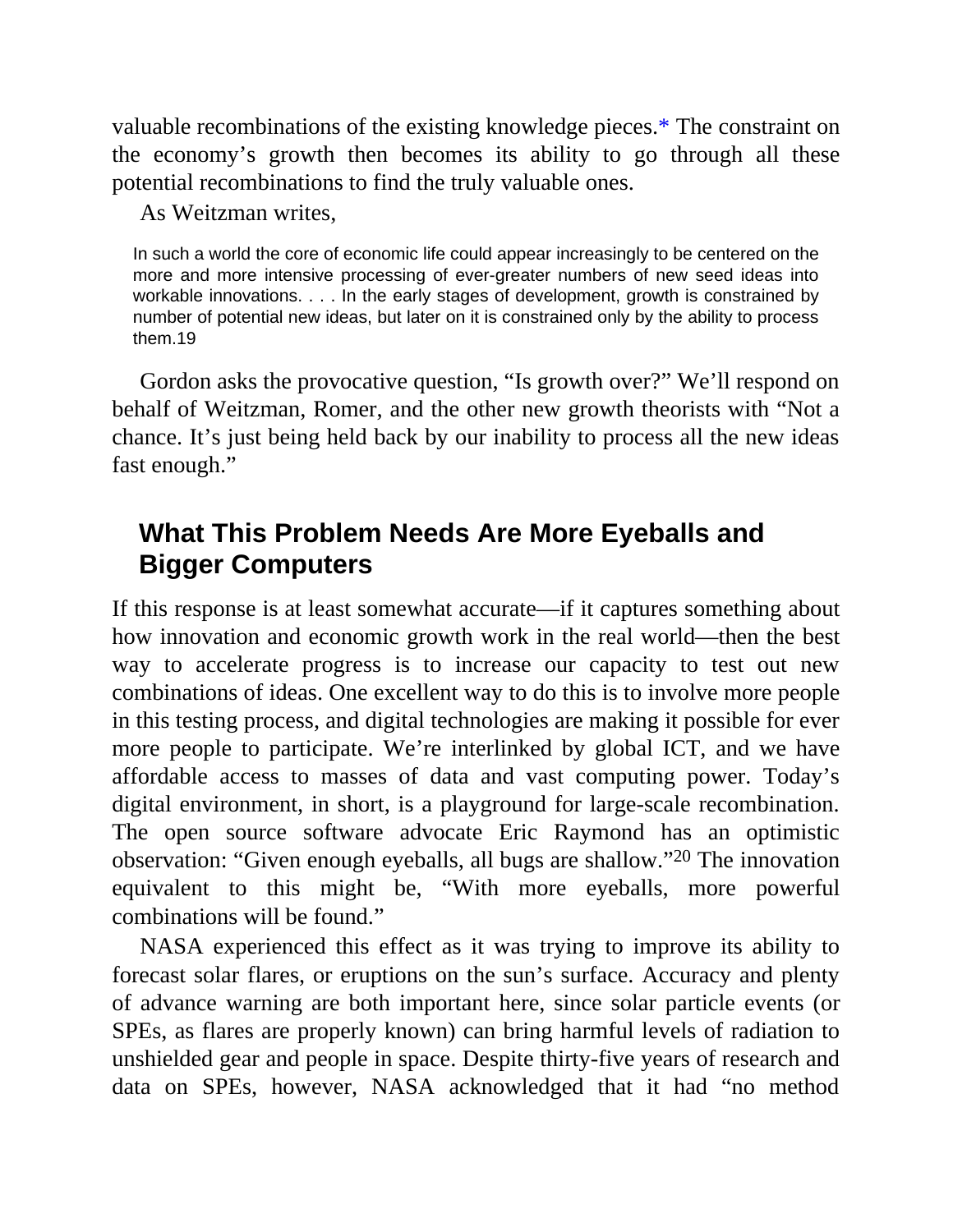available to predict the onset, intensity or duration of a solar particle event."<sup>21</sup>

The agency eventually posted its data and a description of the challenge of predicting SPEs on Innocentive, an online clearinghouse for scientific problems. Innocentive is 'non-credentialist'; people don't have to be PhDs or work in labs in order to browse the problems, download data, or upload a solution. Anyone can work on problems from any discipline; physicists, for example, are not excluded from digging in on biology problems.

As it turned out, the person with the insight and expertise needed to improve SPE prediction was not part of any recognizable astrophysics community. He was Bruce Cragin, a retired radio frequency engineer living in a small town in New Hampshire. Cragin said that, "Though I hadn't worked in the area of solar physics as such, I had thought a lot about the theory of magnetic reconnection." 22 This was evidently the right theory for the job, because Cragin's approach enabled prediction of SPEs eight hours in advance with 85 percent accuracy, and twenty-four hours in advance with 75 percent accuracy. His recombination of theory and data earned him a thirtythousand-dollar reward from the space agency.

In recent years, many organizations have adopted NASA's strategy of using technology to open up their innovation challenges and opportunities to more eyeballs. This phenomenon goes by several names, including 'open innovation' and 'crowdsourcing,' and it can be remarkably effective. The innovation scholars Lars Bo Jeppesen and Karim Lakhani studied 166 scientific problems posted to Innocentive, all of which had stumped their home organizations. They found that the crowd assembled around Innocentive was able to solve forty-nine of them, for a success rate of nearly 30 percent. They also found that people whose expertise was far away from the apparent domain of the problem were more likely to submit winning solutions. In other words, it seemed to actually help a solver to be 'marginal'—to have education, training, and experience that were not obviously relevant for the problem. Jeppesen and Lakhani provide vivid examples of this:

[There were] different winning solutions to the same scientific challenge of identifying a food-grade polymer delivery system by an aerospace physicist, a small agribusiness owner, a transdermal drug delivery specialist, and an industrial scientist. . . . All four submissions successfully achieved the required challenge objectives with differing scientific mechanisms. . . .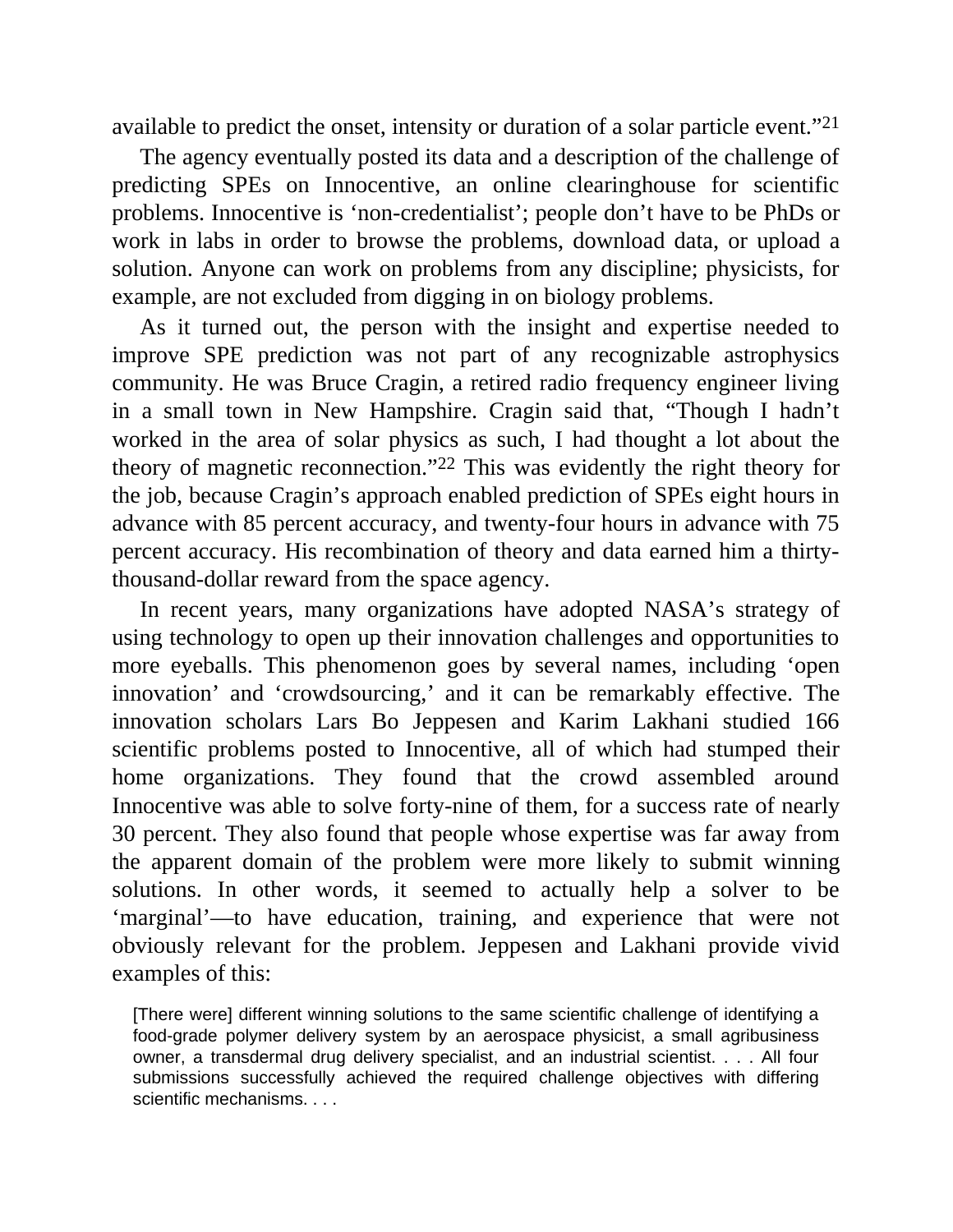[Another case involved] an R&D lab that, even after consulting with internal and external specialists, did not understand the toxicological significance of a particular pathology that had been observed in an ongoing research program. . . . It was eventually solved, using methods common in her field, by a scientist with a Ph.D. in protein crystallography who would not normally be exposed to toxicology problems or solve such problems on a routine basis.23

Like Innocentive, the online startup Kaggle also assembles a diverse, noncredentialist group of people from around the world to work on tough problems submitted by organizations. Instead of scientific challenges, Kaggle specializes in data-intensive ones where the goal is to arrive at a better prediction than the submitting organization's starting baseline prediction. Here again, the results are striking in a couple of ways. For one thing, improvements over the baseline are usually substantial. In one case, Allstate submitted a dataset of vehicle characteristics and asked the Kaggle community to predict which of them would have later personal liability claims filed against them.24 The contest lasted approximately three months and drew in more than one hundred contestants. The winning prediction was more than 270 percent better than the insurance company's baseline.

Another interesting fact is that the majority of Kaggle contests are won by people who are marginal to the domain of the challenge—who, for example, made the best prediction about hospital readmission rates despite having no experience in health care—and so would not have been consulted as part of any traditional search for solutions. In many cases, these demonstrably capable and successful data scientists acquired their expertise in new and decidedly digital ways.

<span id="page-11-0"></span>Between February and September of 2012 Kaggle hosted two competitions about computer grading of student essays, which were sponsored by the Hewlett Foundation[.\\*](#page-14-3) Kaggle and Hewlett worked with multiple education experts to set up the competitions, and as they were preparing to launch many of these people were worried. The first contest was to consist of two rounds. Eleven established educational testing companies would compete against one another in the first round, with members of Kaggle's community of data scientists invited to join in, individually or in teams, in the second. The experts were worried that the Kaggle crowd would simply not be competitive in the second round. After all, each of the testing companies had been working on automatic grading for some time and had devoted substantial resources to the problem. Their hundreds of person-years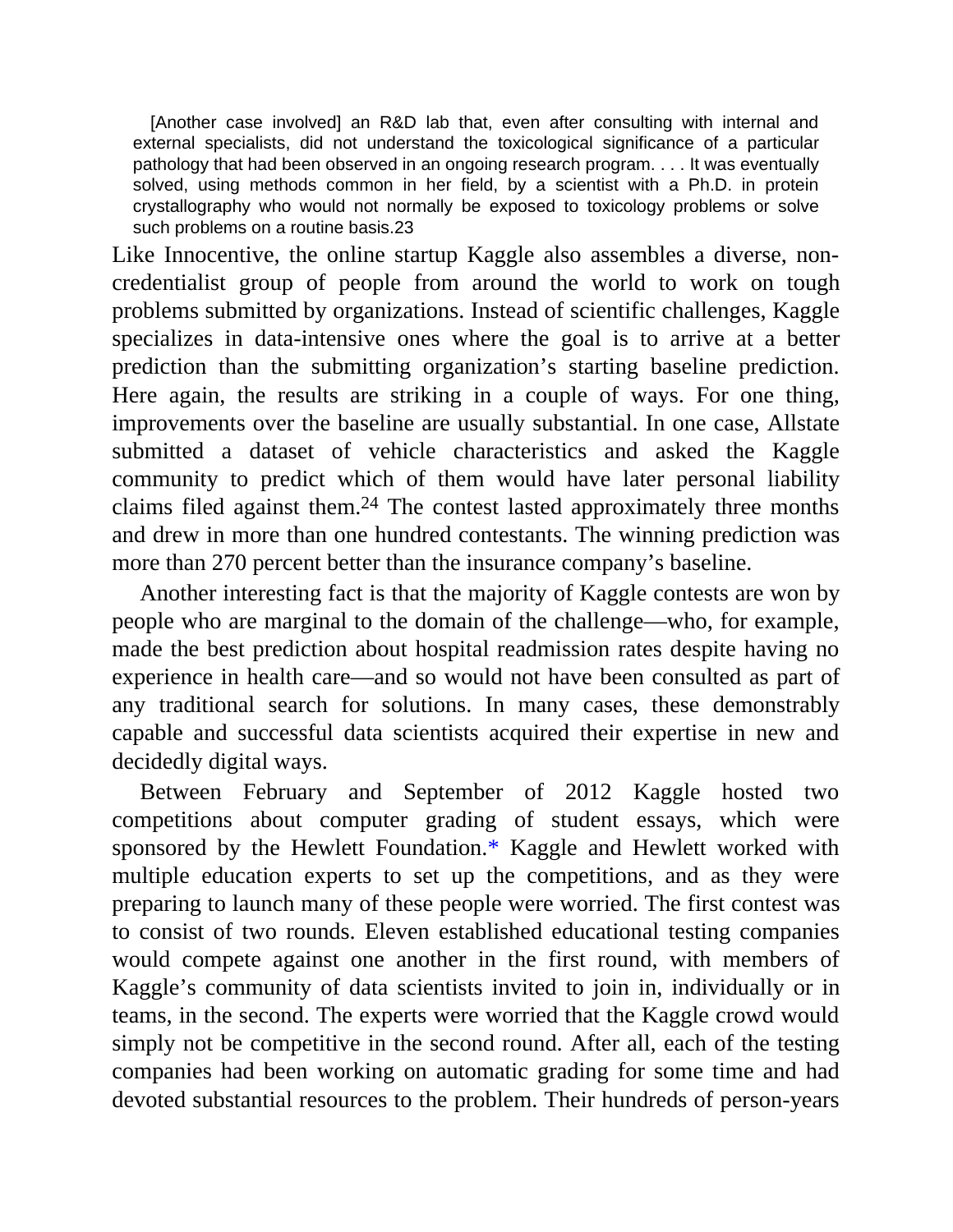of accumulated experience and expertise seemed like an insurmountable advantage over a bunch of novices.

They needn't have worried. Many of the 'novices' drawn to the challenge outperformed all of the testing companies in the essay competition. The surprises continued when Kaggle investigated who the top performers were. In both competitions, none of the top three finishers had any previous significant experience with either essay grading or natural language processing. And in the second competition, none of the top three finishers had any formal training in artificial intelligence beyond a free online course offered by Stanford AI faculty and open to anyone in the world who wanted to take it. People all over the world did, and evidently they learned a lot. The top three individual finishers were from, respectively, the United States, Slovenia, and Singapore.

Quirky, another Web-based startup, enlists people to participate in both phases of Weitzman's recombinant innovation—first generating new ideas, then filtering them. It does this by harnessing the power of many eyeballs not only to come up with innovations but also to filter them and get them ready for market. Quirky seeks ideas for new consumer products from its crowd, and also relies on the crowd to vote on submissions, conduct research, suggest improvements, figure out how to name and brand the products, and drive sales. Quirky itself makes the final decisions about which products to launch and handles engineering, manufacturing, and distribution. It keeps 70 percent of all revenue made through its website and distributes the remaining 30 percent to all crowd members involved in the development effort; of this 30 percent, the person submitting the original idea gets 42 percent, those who help with pricing share 10 percent, those who contribute to naming share 5 percent, and so on. By the fall of 2012, Quirky had raised over \$90 million in venture capital financing and had agreements to sell its products at several major retailers, including Target and Bed Bath & Beyond. One of its most successful products, a flexible electrical power strip called Pivot Power, sold more than 373 thousand units in less than two years and earned the crowd responsible for its development over \$400,000.

Affinnova, yet another young company supporting recombinant innovation, helps its customers with the second of Weitzman's two phases: sorting through the possible combinations of building blocks to find the most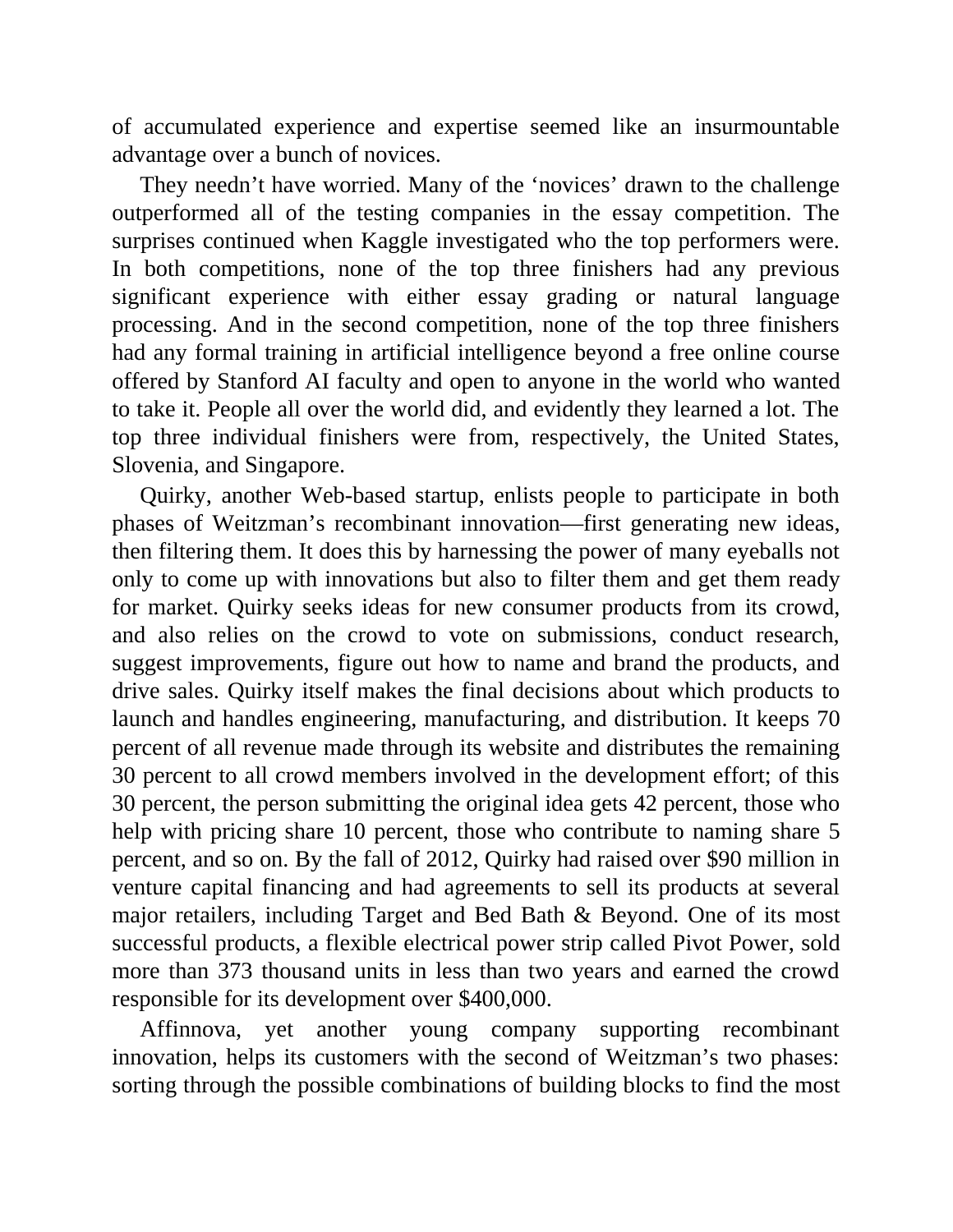valuable ones. It does this by combining crowdsourcing with Nobel Prize– worthy algorithms. When Carlsberg breweries wanted to update the bottle and label for Belgium's Grimbergen, the world's oldest continually produced abbey beer, it knew it had to proceed carefully. The company wanted to update the brand without sacrificing its strong reputation or downplaying its nine hundred years of history. It knew that the redesign would mean generating many candidates for each of several attributes—bottle shape, embossments, label color, label placement, cap design, and so on—then settling on the right combination of all of these. The 'right' combination from among the thousands of possibilities, however, was not obvious at the outset.

The standard approach to this kind of problem is for the design team to generate a few combinations that they think are good, then use focus groups or other small-scale methods to finalize which is best. Affinnova offers a very different approach. It makes use of the mathematics of choice modeling, an advance significant enough to have earned a Nobel Prize for its intellectual godfather, economist Daniel McFadden. Choice modeling quickly identifies people's preferences—do they prefer a brown embossed bottle with a small label, or a green non-embossed one with a large label?—by repeatedly presenting them with a small set of options and asking them to select which they like best. Affinnova presents these options via the Web and can find the mathematically optimal set of options (or at least come close to it) after involving only a few hundred people in the evaluation process. For Grimbergen, the design that resulted from this explicitly recombinant process had an approval rating 3.5 times greater than that of the previous bottle.<sup>25</sup>

When we adopt the perspective of the new growth theorists and match it against what we see with Waze, Innocentive, Kaggle, Quirky, Affinnova, and many others, we become optimistic about the current and future of innovation. And these digital developments are not confined to the high-tech sector—they're not just making computers and networks better and faster. They're helping us drive our cars better (and may soon make it unnecessary for us to drive at all), allowing us to arrive at better predictions of solar flares, solving problems in food science and toxicology, and giving us better power strips and beer bottles. These and countless other innovations will add up over time, and they'll keep coming and keep adding up. Unlike some of our colleagues, we are confident that innovation and productivity will continue to